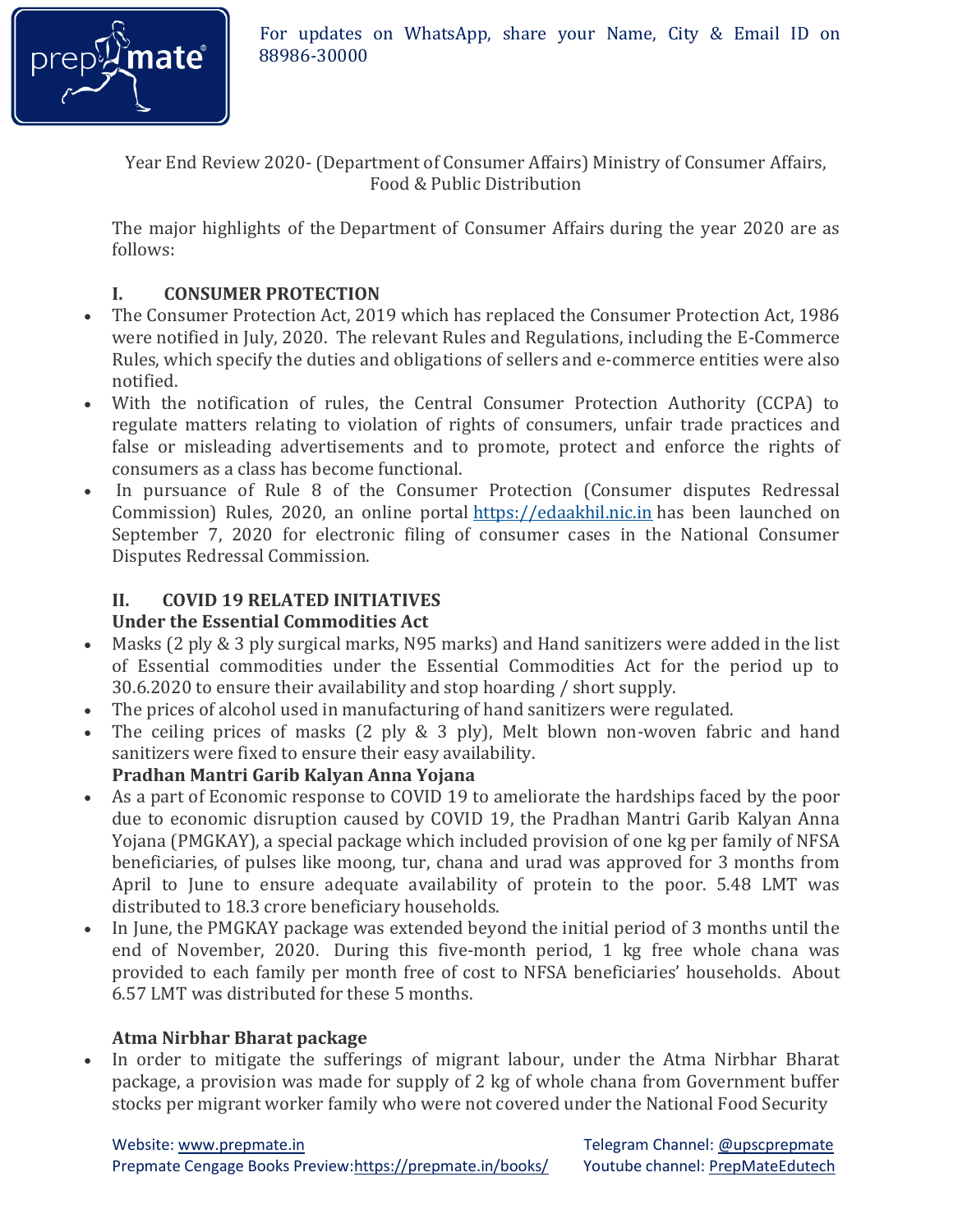

Act or were without ration card in the State / UT in which they were stranded. 1.66 LMT was distributed among 1.66 crore beneficiaries' households.

## **III. EASE OF DOING BUSINESS**

- During Covid-19, in order to protect the interest of consumers, advisory was issued extending for a period of six months in two phases, the time allowed for verification and stamping of weights and measures.
- Due to prevalent condition of COVID-19, manufacturers/ packers were allowed to utilise the packaging material / wrapper with pre-printed date of manufacturing up to 30.09.2020 which could not be exhausted within the time limit prescribed under Rules,
- Due to extraordinary situation of lockdown for containment of COVID-19 spread and to ease out the difficulties of industry, BIS gave temporary relaxations in the provisions of BIS Regulations, Schemes and Guidelines including providing special benefits of approximately 54.38 crores for the licensees of BIS from MSME manufacturing sector through rebates and reduction in application fees.
- An online system of registration and renewal of jewelers and online system of recognition and renewal of recognition of Assaying and Hallmarking centres was launched.
- **Renewal of License under EC Act** To mitigate the concerns regarding requirement of annual/periodic renewal of license under EC Act and improve ease of doing business, as well as to provide thrust to 'Make in India', all the administrative Ministries/Departments concerned have issued necessary orders to ensure the validity of licenses would be for at least five years from the date of issue of existing license.
- **Amendment to the Essential Commodities Act: -** The Essential Commodities (Amendment) Act. 2020 was notified on 27<sup>th</sup> September, 2020 after having been passed by both the Houses of Parliament. The Amendment of 65 year old Essential Commodities Act which deregulates cereals, edible oils, pulses, oilseeds, potato and onion is a visionary step which would radically alter the incomes and growth prospects of farmers by providing exemption for contract farming purchasers, increased validity of licenses under EC Act etc. It will also transform the agri-sector by helping double the income and growth prospects of farmers by incentivizing investment in the entire supply chain of agrihorticultural produce. Bureau of Indian Standard has been asked to develop standards for warehousing and storage infrastructure so that investment in supply chain management gets a boost after the de-regulation of the said agri-foodstuffs.
- Decision taken to amend the Order dated 29.09.2016 to exempt contract farming purchaser- registered under the concerned State/UT Agricultural Produce & Livestock Contract Farming and Services (Promotion & Facilitation) Act, from stock limits to the extent of quantity purchased under contract farming. This would promote investment in agriculture and agro-processing industry thereby helping achieve the objective of doubling farmer's income.

# **IV. PRICE STABILIZATION FUND (PSF)**

 Under PSF, building buffer stock of pulses up to 20 lakh MT was approved for effective market intervention and about 8.5 Lakh farmers were benefitted through purchase of pulses at MSP for the buffer.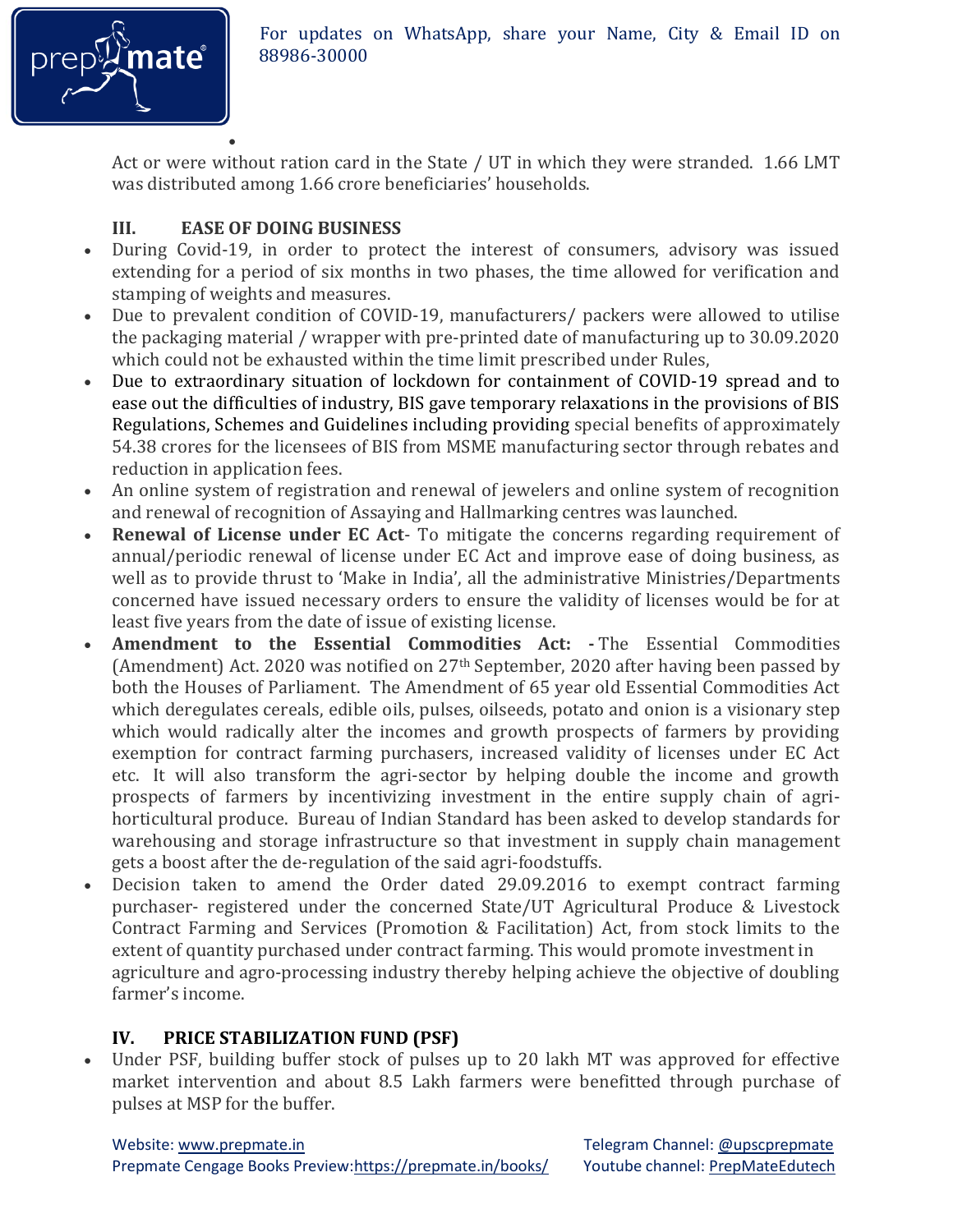

Pulses from Buffer were utilised for Public Distribution System, Mid-day Meal scheme and Integrated Child Development Scheme.

- Pulses from the buffer were also utilized to meet the requirement of Army and Central Para-Military Forces which has ensured ease in sourcing, quality, regular and timely supplies as well as institutionalizing regular channel for disposal of buffer thereto.
- Pulses were released in open market to enhance availability and moderate prices of pulses.
- 1 LMT of Buffer stock of onions was procured under the Price Stabilization Fund.
- Supply of onions from the buffer stock was undertaken through agencies like Safal, Kendriya Bhandar and State agencies to cool down prices.

## **V. BUREAU OF INDIAN STANDARDS (BIS)**

 $\bullet$ 

- In line with the Government's vision of **Atma Nirbhar Bharat** and **Ease of Doing Business** for various stakeholders such as consumers, industry, laboratories, etc., BIS has actively progressed towards automating all its activities through development and implementation of software applications/online portals under the e-BIS project (www.manakonline.in). The e-BIS has been envisaged encompassing all activities of BIS and with advanced features like data analytics, artificial intelligence, better MIS for effective monitoring, user-friendly interfaces, etc.
- A Standards Portal has been developed for digitization of the Standards formulation process. The portal has made standards accessible and free to the stakeholders.
- In order to mainstream standards and quality parameters, BIS has taken up with the IITs for Integration of Standards in the Curriculum of Technical Education."
- Quality Control Orders or Technical Regulations specify requirements for mandatory compliance to a standard or essential requirement. Presently, 263 products covering 270 Indian Standards are covered under Mandatory Certification (ISI Mark) by BIS under QCOs issued by various Ministries/ Departments.
- Ouality Control Orders or Technical Regulations specify requirements for mandatory compliance to a standard or essential requirement. Presently, 263 products covering 270 Indian Standards are covered under Mandatory Certification (ISI Mark) by BIS under QCOs issued by various Ministries/ Departments.
- 61 Information Technology & Solar Products covering 29 Indian Standards are covered under the Compulsory Registration Scheme by BIS under QCOs issued by MeitY & MNRE.
- Ouality Control Order for mandatory Hallmarking of Gold Hallmarking and Gold Artefacts order, 2020 was notified making hallmarking of Gold jewellery and artifacts mandatory in the country which shall come into effect from 1st June, 2021.

## **VI. Media activities**

- During the year, significant joint campaigns in Print media were carried out with the Telecom Regulatory Authority of India against fraudulent offers for installing mobile towers on their property and the Reserve Bank of India for accepting coins in different designs in same denomination on Pan-India basis in Hindi, English and Regional languages.
- An awareness campaign through print media was also carried out during outbreak of COVID 19 pandemic for making general public aware about grievance redressal mechanism on matters related to maintaining essential supplies for management of COVID-19